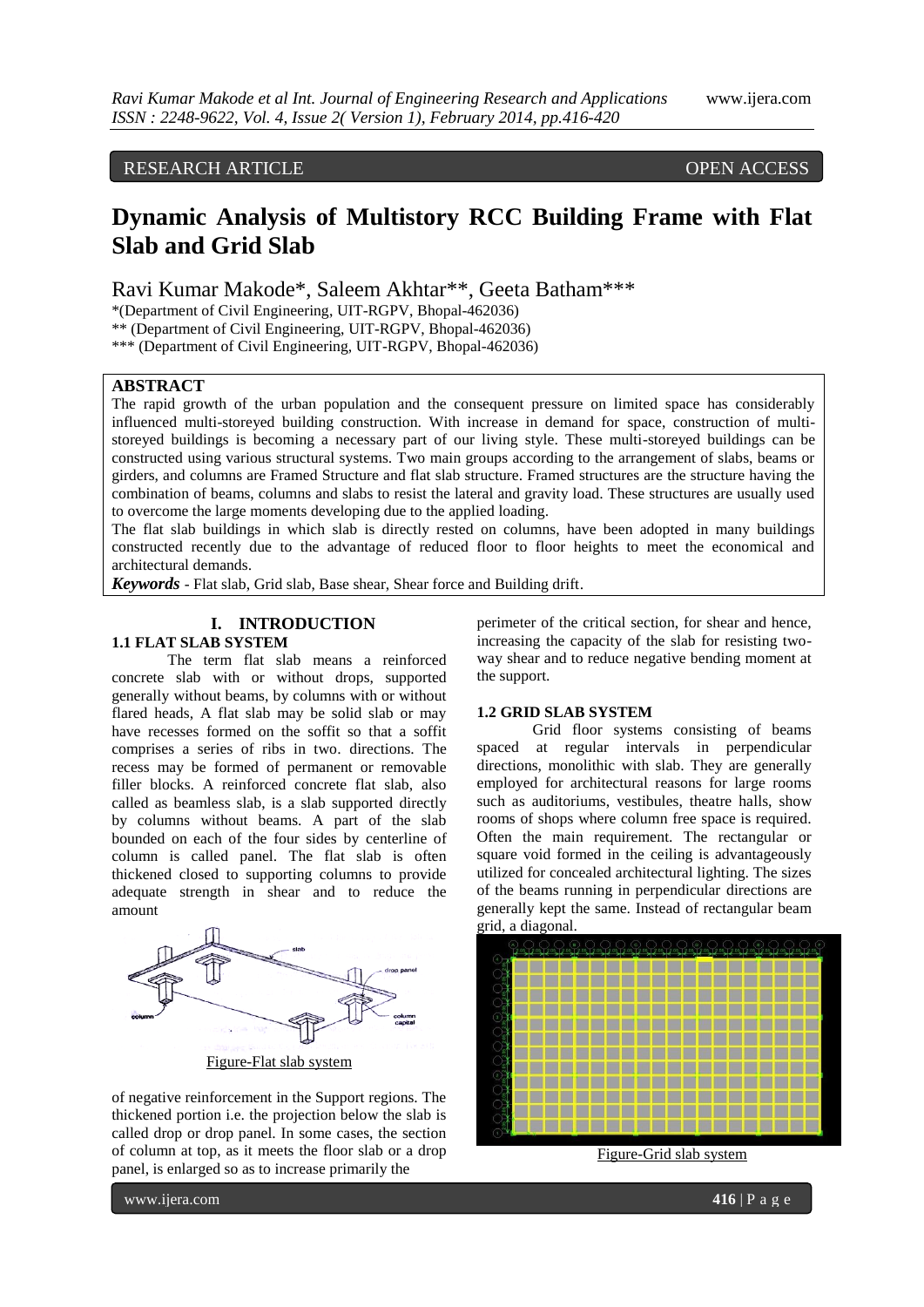# **II. METHODS OF ANALYSIS 2.1 ANALYSIS OF FLAT SLAB**

The Indian Standard Codes provide the guidelines for design of flat slabs. These are basically empirical and are supported by the vast<br>experimentation. But since the standard experimentation. experimentation has been done on standard layouts and configuration of the slabs, these design procedures are limited in their scope and applicability. Nowadays, irregular layouts are becoming common, and it is this light that standard codal procedures seem inadequate. Methods of analysis of flat slabs-

- 1. Direct design method (DDM)
- 2. Equivalent Frame method (EFM)
- 3. Finite element method (FEM)

## **2.2 ANALYSIS OF GRID SLAB**

For inclosing large area rooms such as theatre hall and auditoriums, where column free space is the main requirement, grid floors are used. Grids with diagonal members are called diagonal grids. Thickness of slab and edge beam of small grid can be analysed by the conventional method as in ribbed slab. Large grid floor which do not follow these restricted layouts are analysed by other methods. This method can be divided into three groups:

- 1. Method based on plate theory (Approximate Methods)
- 2. Stiffness matrix method using computer
- 3. Equating deflection method of each intersecting node by simultaneous equation.

## **Preliminary Data for 12-story Flat slab building**

| 1              | Length in X-<br>direction   | 41 m                          |
|----------------|-----------------------------|-------------------------------|
| 2              | Length in Y-<br>direction   | 24.6 <sub>m</sub>             |
| 3              | Floor to floor height       | 3.6 m                         |
| $\overline{4}$ | No. of Stories              | 12                            |
| 5              | Total height of<br>Building | 43.2 m                        |
| 6              | <b>Slab Thickness</b>       | $250 \text{ mm}$              |
| 7              | Drop thickness              | 450 mm                        |
| 8              | Size of the Column          | 1-3 story-950 mm x<br>950 mm  |
|                |                             | 3-6 story-850 mm x<br>850 mm  |
|                |                             | 6-9 story-750<br>$mmx750$ mm  |
|                |                             | 9-12 story-650<br>$mmx650$ mm |
| 9              | Grade of concrete           | M25                           |

| 10 | Grade of Steel          | Fe415                              |               |
|----|-------------------------|------------------------------------|---------------|
| 11 | <b>Panel Dimensions</b> | $8.2$ mx $8.2$ m                   |               |
| 12 | $Z$ one-II              | Soil Type 1- Roc k<br>or hard soil |               |
|    |                         | Soil Type 2-<br>Medium soil        |               |
|    |                         | Soil Type 3 -Soft<br>soil          |               |
| 13 | Loading                 | Terrace                            | <b>Floors</b> |
| 14 | Dead load (FF)          | $1$ KN/m <sup>2</sup>              | $KN/m^2$      |
| 15 | Live load               | 1.5<br>$KN/m^2$                    | $3KN/m^2$     |
| 16 | Wall load               | $12$ KN/m                          | 12KN/m        |

#### **Preliminary Data for 12-story Grid slab building**

| 1                       | Length in X-<br>direction          | 41 m                                                           |                       |  |  |
|-------------------------|------------------------------------|----------------------------------------------------------------|-----------------------|--|--|
| $\mathfrak{2}$          | Length in Y-<br>direction          | 24.6 m                                                         |                       |  |  |
| $\overline{\mathbf{3}}$ | Floor to floor height              | 3.6 <sub>m</sub>                                               |                       |  |  |
| $\overline{4}$          | No. of Stories                     | 12                                                             |                       |  |  |
| $\overline{5}$          | Total height of<br><b>Building</b> | $43.2 \text{ m}$                                               |                       |  |  |
| 6                       | <b>Slab Thickness</b>              | 115 mm                                                         |                       |  |  |
| 7                       | Edge Beam                          | 230mmx 865 mm                                                  |                       |  |  |
| 8                       | Size of the Column                 | 1-3 story-950 mm x<br>950 mm<br>$3-6$ story-850 mm x<br>850 mm |                       |  |  |
|                         |                                    |                                                                |                       |  |  |
|                         |                                    | 6-9 story-750                                                  |                       |  |  |
|                         |                                    | $mmx750$ mm                                                    |                       |  |  |
|                         |                                    | 9-12 story-650                                                 |                       |  |  |
|                         |                                    | $mmx650$ mm                                                    |                       |  |  |
| 9                       | Grade of concrete                  | M25                                                            |                       |  |  |
| 10                      | Grade of Steel                     | Fe415                                                          |                       |  |  |
| 11                      | <b>Panel Dimensions</b>            | 8.2mx8.2m                                                      |                       |  |  |
| 12                      | Grid spacing                       | 2.05m c/c                                                      |                       |  |  |
| 13                      | Zone-II                            | Soil Type 1- Roc k or<br>hard soil                             |                       |  |  |
|                         |                                    | Soil Type 2- Medium<br>soil<br>Soil Type 3 -Soft soil          |                       |  |  |
|                         |                                    |                                                                |                       |  |  |
| 14                      | Loading                            | Terrace                                                        | Floors                |  |  |
| 15                      | Dead load (FF)                     | $1$ KN/m <sup>2</sup>                                          | $1$ KN/m <sup>2</sup> |  |  |
| 16                      | Live load                          | 1.5<br>$KN/m^2$                                                | $3KN/m^2$             |  |  |
|                         |                                    |                                                                |                       |  |  |

www.ijera.com **417** | P a g e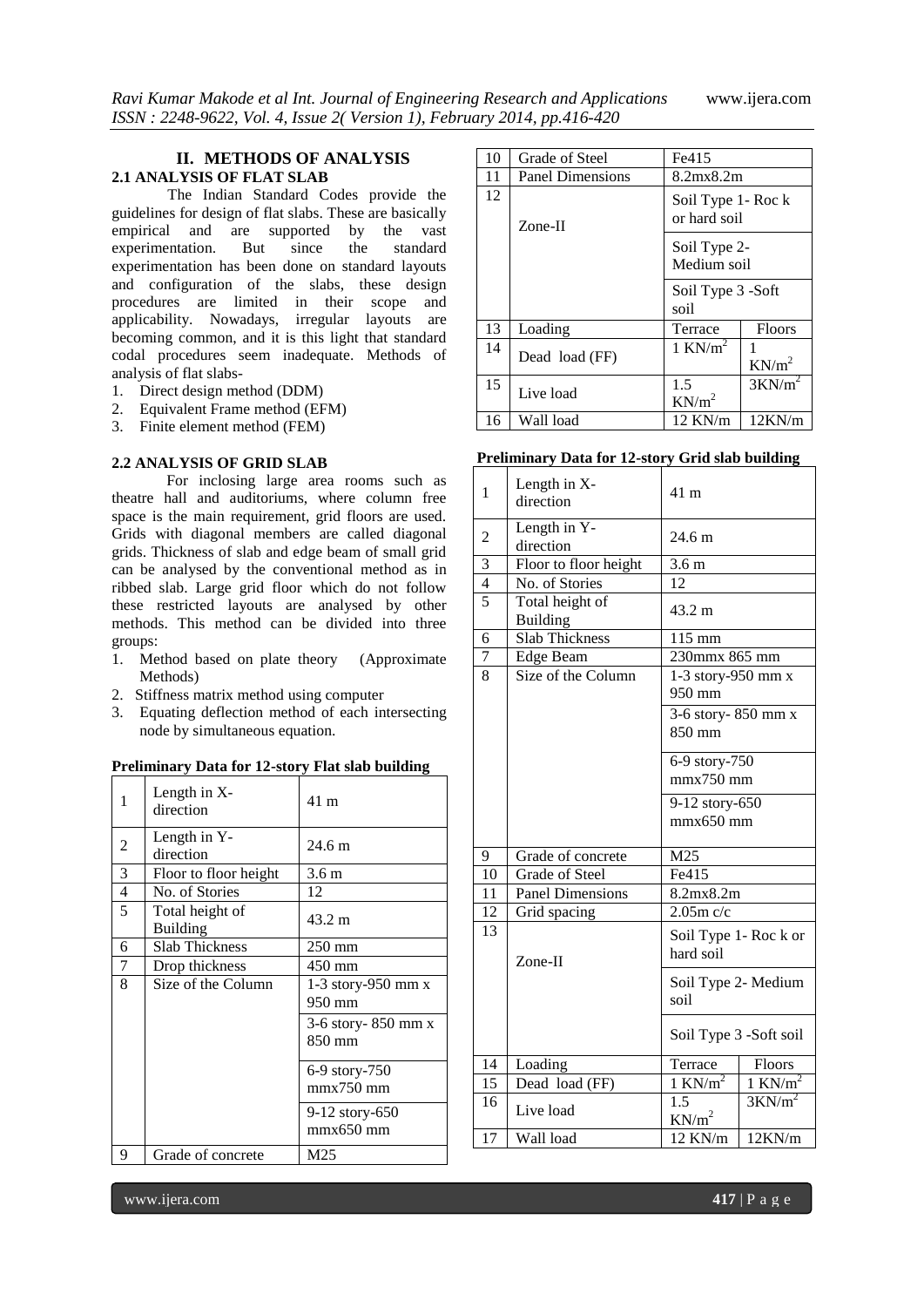#### **III. LOAD COMBINATIONS**

In the limit state design of reinforced and prestressed Concrete structures, the following load combinations shall be accounted-

- 1.5 DL + 1.5 LL
- 1.5 DL+1.5 EQX
- 1.5 DL-1.5 EQX
- 1.5 DL+1.5 EQY
- 1.5 DL-1.5 EQY
- 1.2 DL + 1.2 LL+1.2EQX
- 1.2 DL + 1.2 LL-1.2EQX
- 1.2 DL + 1.2 LL+1.2EQY
- 1.2 DL + 1.2 LL-1.2EQY
- $1.5$  DL + 1.5 RSPX
- 1.5 DL-1.5 RSPX
- $\bullet$  1.5 DL-1.5 RSPY
- 1.5 DL+1.5 RSPY
- 1.2 DL + 1.2 LL+1.2RSPX
- 1.2 DL + 1.2 LL-1.2RSPX
- 1.2 DL + 1.2 LL+1.2RSPY
- 1.2 DL + 1.2 LL-1.2RSPY

#### **IV. DYNAMIC ANALYSIS**

- 1. For the response spectrum analysis the current code states that "at least 90 percent of the participating mass of the structure must be included in the calculation of response of each principle direction. Therefore number of modes to be evaluated must satisfy this requirement.
- 2. By considering 15 modes participation of flat slab and grid slab building is achieved more than 90 % Therefore for all buildings 15 modes are considered.
- 3. Response spectrum method is used for the analysis. Importance factor and response reduction factor are considered as 1 and 3 respectively.
- 4. Eigen Vector analyses are used for analysis. Rigid diaphragm action is considered for analysis
- 5. Centre of mass & centre of rigidity coincides, due to regularity in the plan, mass and stiffness of the building. Centre of mass & centre of rigidity lies at (20.5m, 12.3m)

#### **V. RESULTS AND DISCUSSON-5.1 COMPARISION OF SEISMIC BASE SHEAR**

It is the total design lateral force at the base of a structure. The total design lateral force or design seismic base shear (VB) along any principal direction shall be determined by the following expression:

$$
\dot{V}_B = A_h \mathbf{x} \, W
$$

#### Where-

 $A_h$  =Design horizontal acceleration spectrum W= Seismic weight of the building



**Graph 1 Seismic base shear in x-direction for soiltype2**



**Graph 2 Seismic base shear in Y-direction for soiltype-2**

## **5.2 COMPARISION AXIAL FORCE**

Axial force experienced by each storey of Flat slab and Grid slab is compared for two (End and intermediate columns) columns of each story. Building in zone II and type of strata is medium soil i.e. (soil type 2)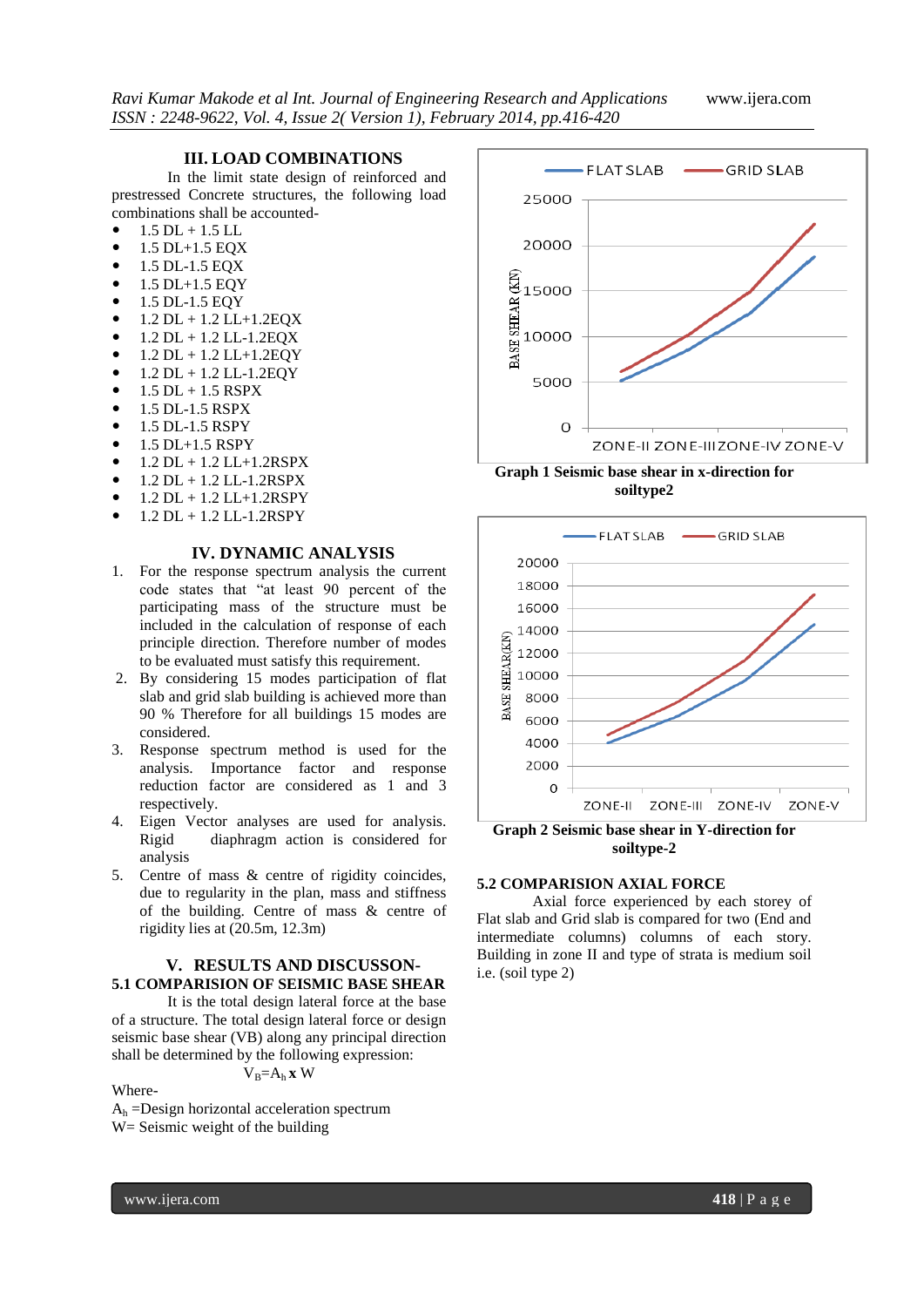

**Graph 3 Axial force in end columns**



**Graph 4 Axial force in intermediate columns**

#### **5.3 COMPARISION OF BUILDING DRIFT**

Storey drift is defined as difference between lateral displacements of one floor relative to the other floor. Total building drift is the absolute displacement of any point relative to the base. **As per IS. 1893-2002 CL.7.11.1**; the storey drift in any storey due to the minimum specified design lateral force with partial load factor 1.00 shall not exceed 0.004 times the storey height. In this case storey height is 3600 mm. therefore limited storey drift is calculated as = storey drift  $/3600 = 0.004$ Therefore, storey drift  $= 14.4$  mm



**Graph 5 Comparison of building drift-X, zone II soil-2**



**Graph 6 Comparison of building drift-Y, zone II soil-2**

### **VI. CONCLUSION**

- 1. Base shear of flat slab building is less than the base shear in grid slab building in both X and Ydirections.
- 2. Axial force in end columns of flat slab building is less as compared to grid slab building.
- 3. Axial force in intermediate columns of flat slab building is more as compared to grid slab building.
- 4. Maximum shear force is ocurs in column of story-3
- 5. For zone-II and soil type-II building drift in flatslab building and grid slab building is within limit in both X and Y-directions.
- 6. Building drift in grid slab building is less as compared to flat slab building in each story in both X and Y-directions.